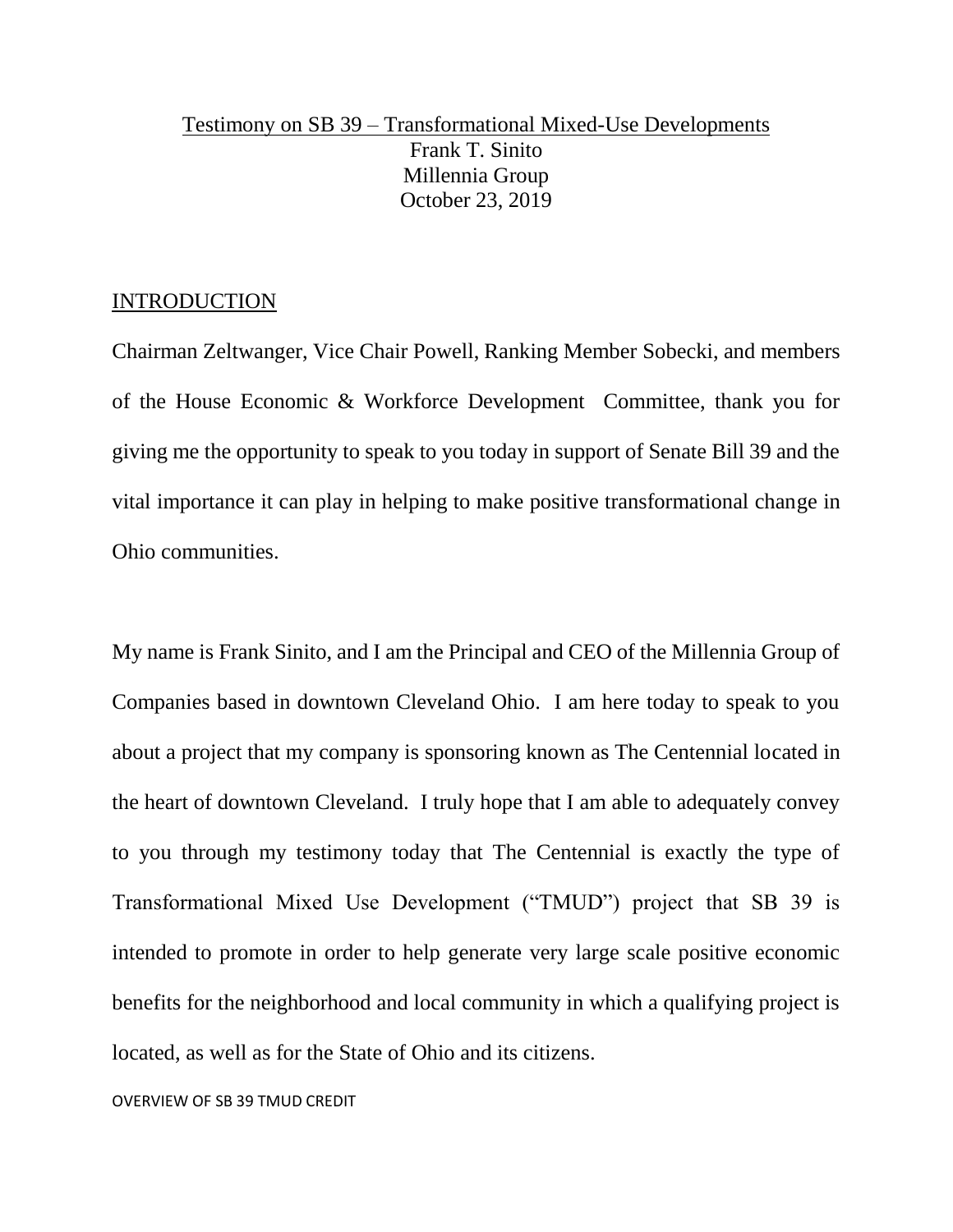Senate Bill 39 authorizes a new tax credit that is designed to assist property owners in raising capital for a "transformational mixed-use development," which is defined as a multiple-purpose development that includes at least one large building, consists of a defined minimum overall size, and is expected to have a "transformational economic impact" on the surrounding area. The non-refundable credit equals 10% of the development costs associated with the TMUD. The credit is to be claimed against the state's taxes on foreign and domestic insurance companies. The credit is awarded by the Director of Development Services through an application process initiated by the property owner. After receiving the owner's development plan, the Director may certify the TMUD for the credit if the substance of the plan meets the bill's eligibility criteria. The bill is narrowly drafted so that only those relatively few projects that can meet the eligibility requirements for very substantial size and scope and that can demonstrate the desired positive economic benefits can qualify for the credit.

#### FACTUAL OVERVIEW OF BUILDING AND ITS BACKGROUND

Please allow me to give you a little background on our particular project, the tremendous benefits that it has the potential to deliver, and the reason that the TMUD credit is an essential element to help actually enable this project to become a reality.

2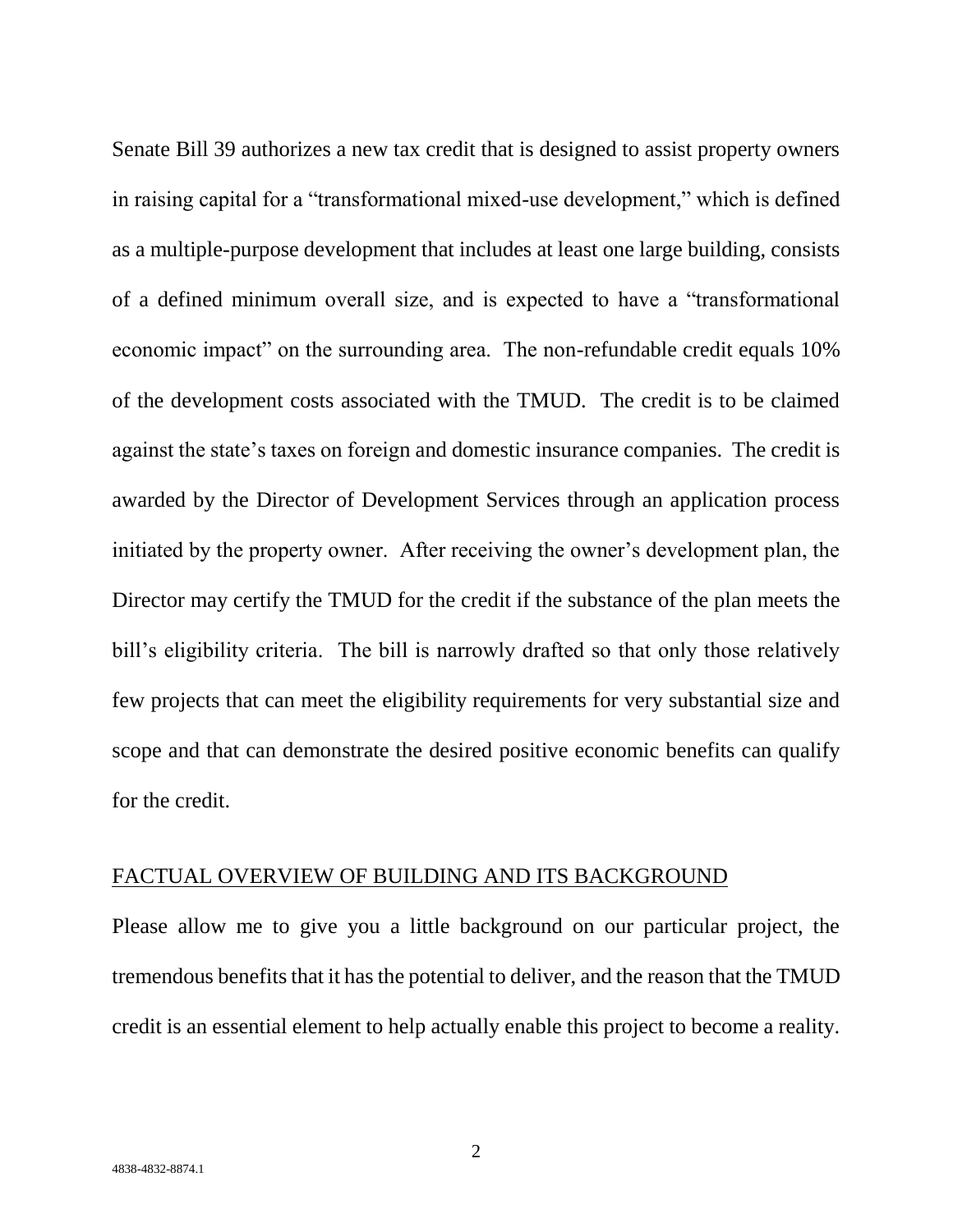The Centennial is a 1.3 million square-foot building situated at the heart of downtown Cleveland Ohio. It was once the premier office building in Cleveland, but was vacated in the late 1970's and 1980's by the large law firms and businesses that were its historic tenants. It was only partially occupied for many years thereafter, and now for the past 10 years or so it has been nearly completely vacant. This has created a very large "hole" in the center of the City.

Over the last decade, three developers have unsuccessfully tried to redevelop and reposition the building. The building is located at the intersection of E. 9th Street and Euclid Avenue which truly is considered "Main & Main" in downtown Cleveland. The building was constructed at the turn of the 20th century to signify Cleveland's place as the center of the global banking economy. The building's two banking halls are the largest in the world. The history of the building and its occupants over the years is probably unparalleled in Cleveland.

### SPECIAL CHALLENGES FOR EXISTING BUILDINGS

It is very important to understand that the redevelopment and repositioning of an existing building such as this is especially challenging because you are limited to existing floor plates, which may have been designed for an alternative pre-existing use. As opposed to new construction, the redistribution of mechanical, electrical and plumbing systems throughout an existing building is extremely challenging and far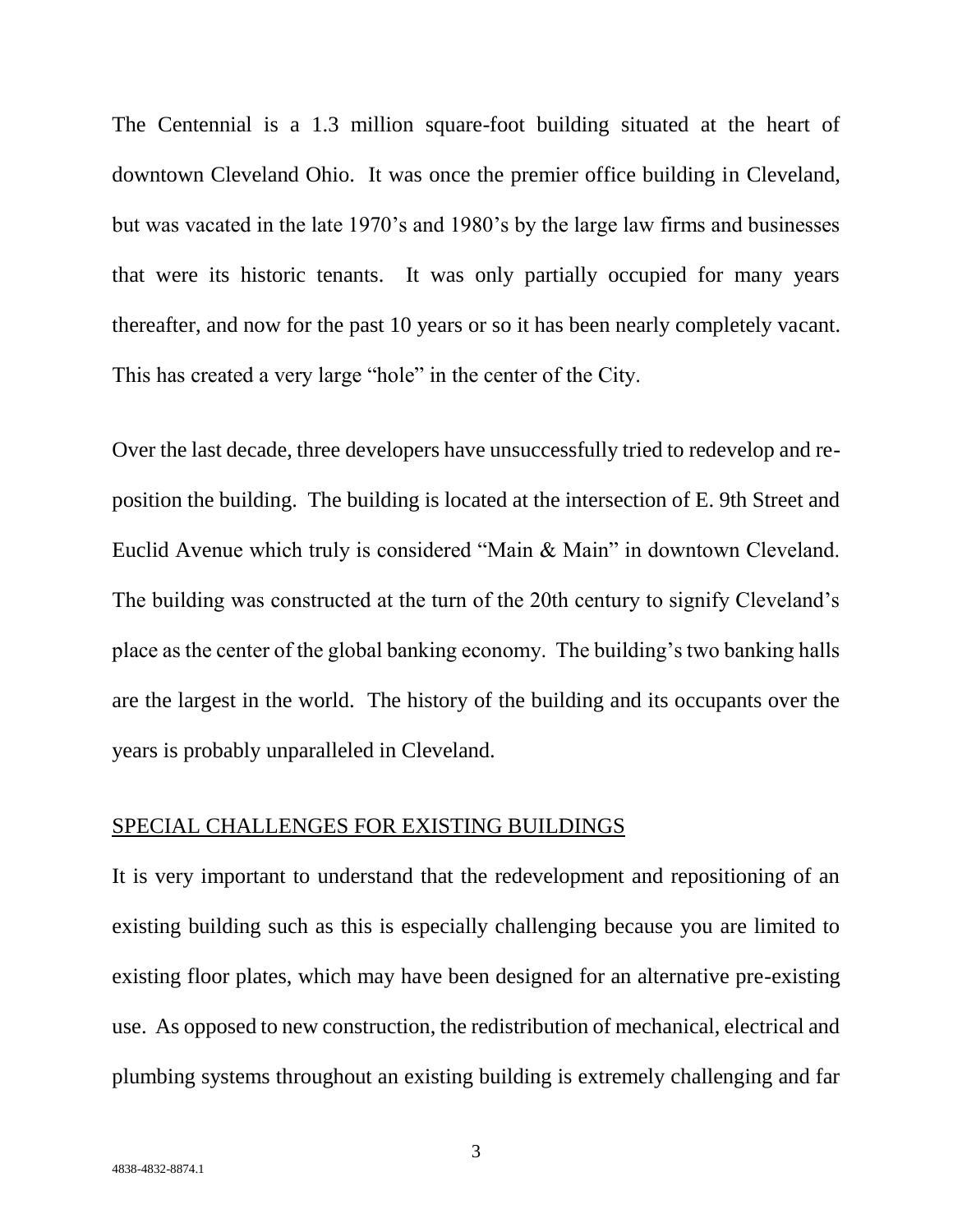exceeds the cost of new construction. The renovation of existing buildings often results in much lower efficiency factors in the range of 65%, as opposed to new construction which is usually 85% and above.

The Centennial is illustrative of these facts. Of the 1,300,000 SF in The Centennial, over 350,000 SF of the building is non-income producing circulation and other space. The rents from the other income producing areas of the building simply are not sufficient to subsidize the costs associated with these very large but non-income producing areas of the building. So, given these realities, it is very important to see— and I think it becomes quite clear— that existing buildings often have an even greater need for the type of financial assistance that SB 39 is intended to provide than new construction does.

Further, for the State of Ohio and the local community, the very same economic benefits such as increased state and local tax revenues and job creation are generated by placing back into service gigantic vacant, underutilized buildings as from new development. So, there is no good reason for there to be any distinction between new and existing buildings, or between development and redevelopment, as long as the project results in the desired transformational effects and produces the intended economic benefits.

4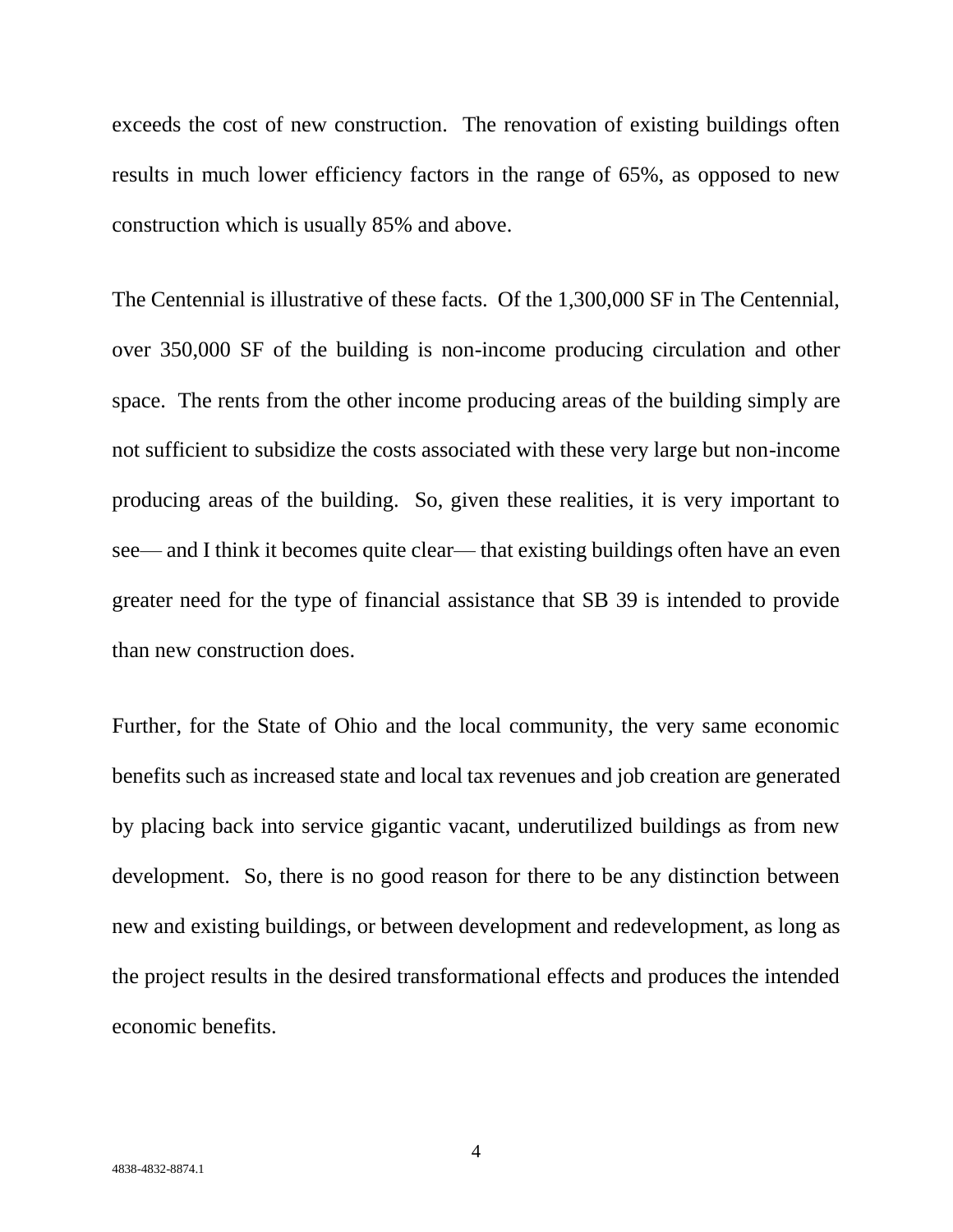## MILLENNIA PLAN FOR REDEVELOPMENT AND REPURPOSING OF THE **CENTENNIAL**

After a considerable expenditure of time, energy and dollars, Millennia has developed a plan to be able to achieve a successful redevelopment of The Centennial. Millennia specializes in and intends to provide a missing and much needed component of the downtown Cleveland market— over 300 units of affordable workforce housing— as a key piece of the overall redevelopment plan (which previous developers had not included).

The affordable workforce housing component of the project is one very significant element of The Centennial. But there are several other intended uses which are not only in line with the "mixed use" intention of SB 39, but which will create the type of vibrant live/work/play environment that is desired today by millennials and the community as a whole. The Centennial will include civic and community space in one of the banking halls on the first floor and on the top floor; it will offer dining options, Class A as well as more moderate office space, retail space, and residential apartments offering market rate and some luxury units in addition to the affordable workforce housing units— with the latter being the largest proportion of the residential units in the building.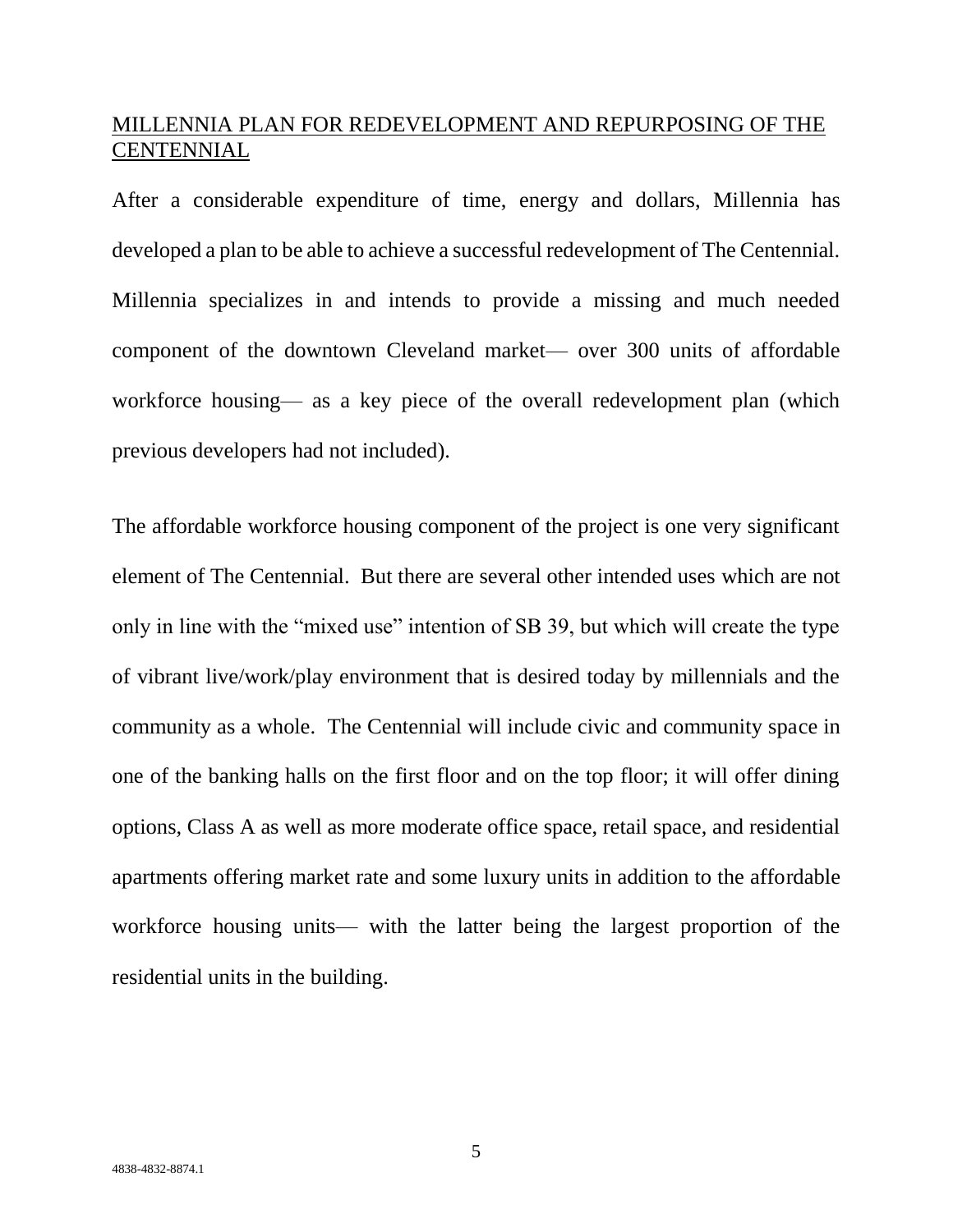## ENACTMENT OF TMUD CREDIT IS ESSENTIAL TO ENABLE THE CENTENNIAL AND OTHER TRANSFORMATIONAL PROJECTS TO **HAPPEN**

With all of that as very important background, please know that in order to be able to accomplish these desired transformational objectives for the benefit of all, The Centennial absolutely needs the financial support that the TMUD credit would provide. Thus, the enactment into law of SB 39 is absolutely essential to enable The Centennial to actually move forward and become a reality. The rehabilitation and redevelopment of The Centennial is currently budgeted to be a \$420 million project. We have been through multiple rounds of value engineering and cost savings analyses, and the reality is that this is a 1.3 million square foot building that is nearly one hundred years old that is very expensive to rehabilitate and repurpose, including for the inefficiency reasons I have described previously; furthermore, as wonderful as the State of Ohio is for a location— and please know that we are absolutely thrilled to be here— as everyone knows rents in Ohio are nowhere near what they are in New York, San Francisco or even Chicago. And so, while a \$420 million investment in one of those cities might be able to generate the amount of rental income that is needed to perhaps support a higher level of private financing for a project there, that simply is not the case given the economic realities that we face here.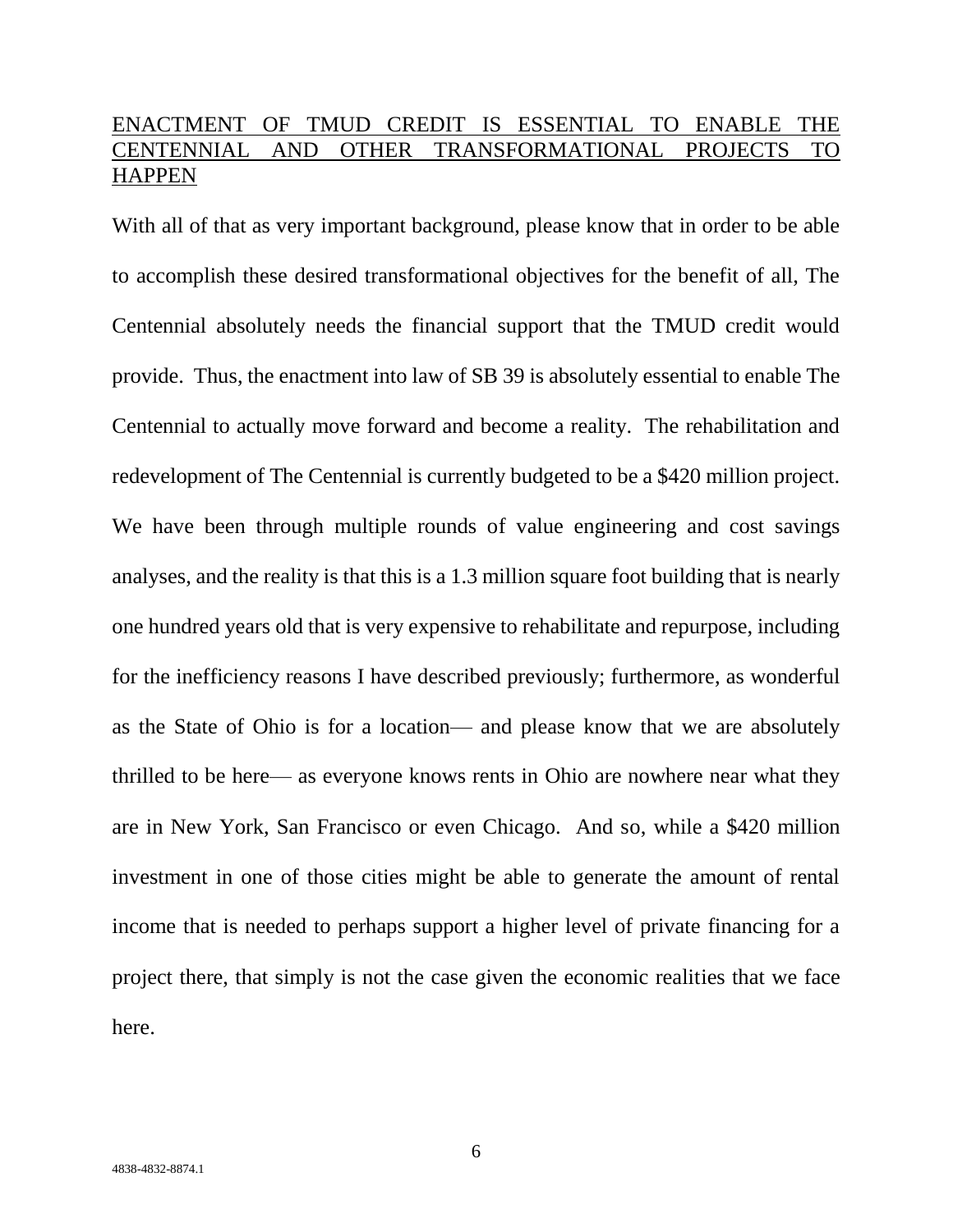So, the existence of the TMUD credit would enable our project to obtain additional financing from a large private investor such as an insurance company who would provide capital to the project in consideration for receiving the TMUD credits generated by our project. Enactment of the TMUD credit would help us to close a critical gap in our capital stack and would enable our project— and potentially other transformational mixed-use development AND redevelopment projects like The Centennial— to actually move forward and to become reality.

The Centennial and perhaps other transformational projects like it will energize and revitalize entire city blocks, neighborhoods and larger areas. They will generate economic growth on a very major scale—producing many jobs, generating tax revenues, and instigating growth in surrounding areas because of their mass and catalytic effects. Without the TMUD, these extremely complex mixed-use megaprojects are virtually impossible to adequately finance and thus simply WILL NOT GET DONE.

#### TMUD CREDITS PAY FOR THEMSELVES

SB 39 also contains safeguards designed to ensure that only projects that are able to produce the intended transformational effects and economic benefits can receive an award of TMUD credits. SB 39 provides that no TMUD credit is awarded unless a project can demonstrate up front that the net benefit to the public from increased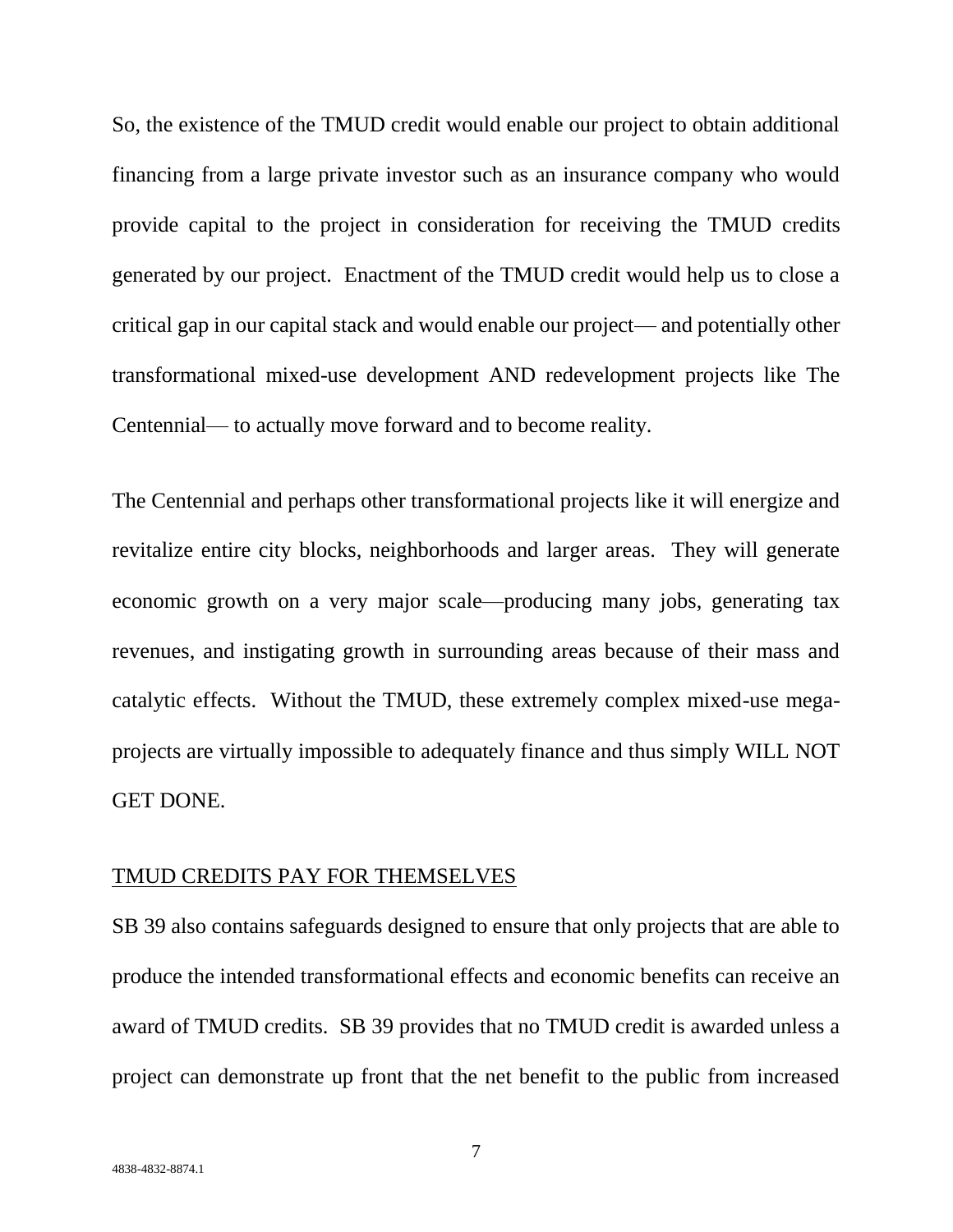local and state tax revenues on account of the project in a defined surrounding area over 5 years will exceed the amount of the TMUD credits that are awarded. With that requirement included, the TMUD credit should NOT be viewed as a net cost or expenditure to the State of Ohio— because these credits have to pay for themselves!

This is not corporate welfare by any means. It is truly an investment by the State of Ohio in the job creation and economic development benefits that the TMUD project will create. It is a classic example of a public/private partnership for the betterment of Ohio's citizens and for the local community.

# INSURANCE COMPANIES AS A SOURCE OF CAPITAL FOR TMUD PROJECTS

Under SB 39 the TMUD credit applies to taxes paid by insurance companies. The reason for this is to attract insurance company investment capital into these very large scale TMUD projects. Insurance companies have large pools of capital from policy holder premiums, and they are in the business of investing insurance premium dollars in a variety of diversified investments. Insurance companies are amenable to investing in bricks and mortar investments that produce long-term, stable returns. So, they are a good non-traditional source of financing to bring capital investment to these large scale and fairly unique transformational projects.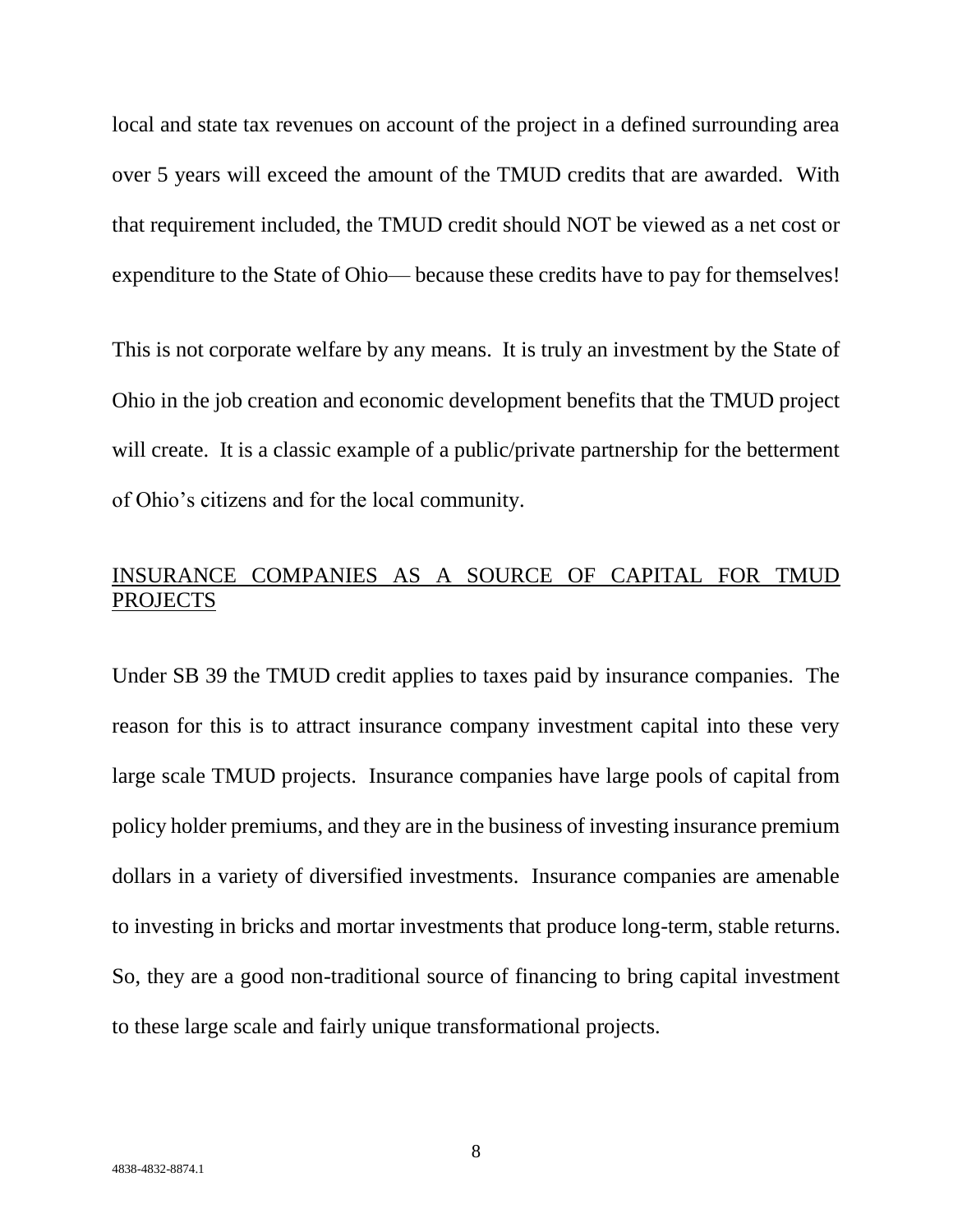Insurance companies also have sophisticated tax and legal departments already in place who are able to analyze and execute on complex real estate investments of this type. So, they have existing personnel and infrastructure to be able to evaluate and implement large investments of this nature. Providing an incentive for insurance companies to invest dollars in transformational projects in our state would be a very good thing. These TMUD projects are major economic generators and job producers, so enticing insurance companies to invest their dollars into these kinds of projects here in Ohio (as opposed to them making alternative investments elsewhere) would be encouraging investment behavior in a manner so as to benefit Ohio citizens.

#### CLOSING

I would like to commend Senator Schuring and thank him for his foresight in sponsoring this legislation in order to help promote projects such as The Centennial that would be absolutely transformational in terms of positive economic development impacts and job creation— along with bringing rejuvenation and vibrancy to entire neighborhoods. I respectfully ask that all of you support SB 39 and help us to transform The Centennial from the vacant 21 story structure that it is today sitting dormant as it occupies an entire city block in silence into a bustling economic engine for the benefit of the local community and the great State of Ohio.

9